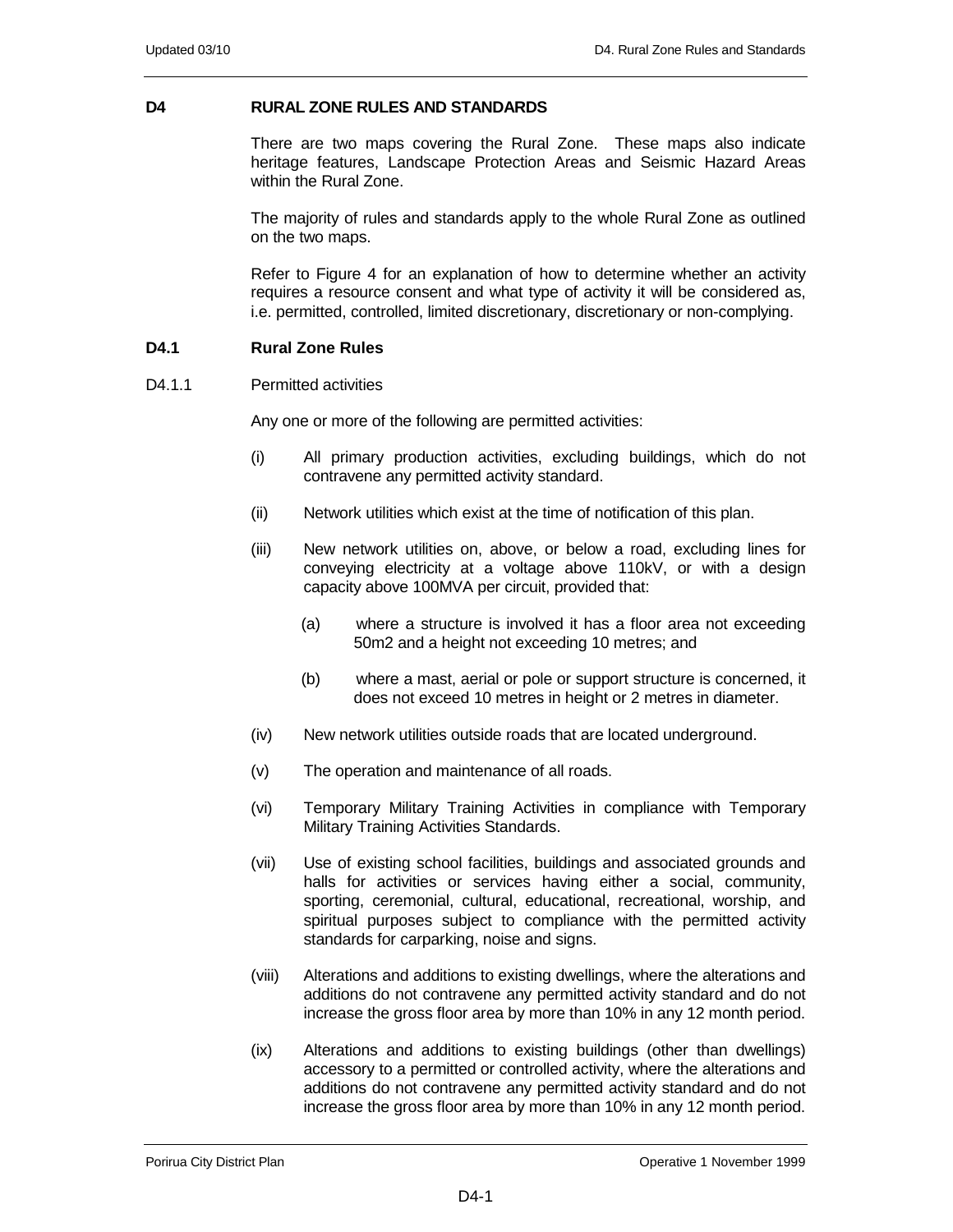(x) Except in a Landscape Protection Area, the harvesting of production forestry one hectare or less in area in any 12 month period.

The permitted activity standards apply only to those activities for which a direct reference is made to those standards.

### D<sub>4</sub>.1.2 Controlled activities

Any one or more of the following are Controlled Activities:

(i) Except in a Landscape Protection Area, one dwelling per certificate of title containing a minimum land area of 2000 $m^2$  where the dwelling does not contravene any permitted activity standard.

The matters over which Council reserves control for the purpose of assessment are:

- (a) the location of the dwelling,
- (b) earthworks,
- (c) native vegetation clearance,
- (d) the imposition of financial contributions in accordance with Part E of this plan,

Note: Earthworks may also require consent under the Proposed Regional Soil Plan.

(ii) Except in a Landscape Protection Area, buildings (other than dwellings) accessory to a permitted or controlled activity and which do not exceed any permitted activity standard.

The matters over which Council reserves control for the purpose of assessment are:

- (a) the location of the building,
- (b) earthworks,
- (c) native vegetation clearance.
- (d) the imposition of financial contributions in accordance with Part E of this plan,

Note: Earthworks may also require consent under the Proposed Regional Soil Plan.

(iii) Harvesting of production forestry where the area being harvested exceeds 1 hectare in area in any 12 month period and, in Landscape Protection Areas, any harvesting of production forestry, regardless of the area.

The matters over which Council reserves control for the purpose of assessment are: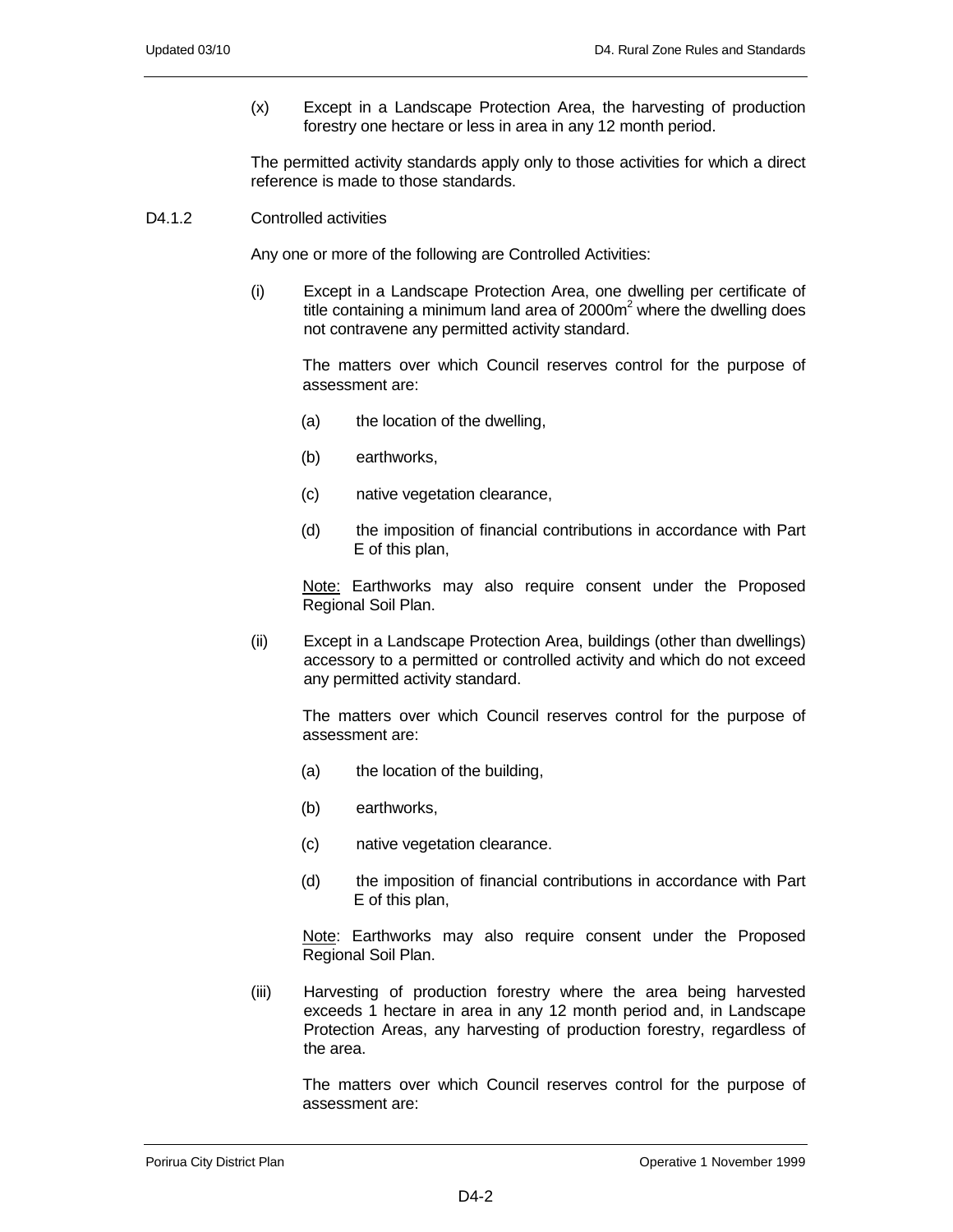- (a) the method and time of year of the harvesting,
- (b) the hours of operation of the harvesting,
- (c) the location of access to the site,
- (d) the imposition of financial contributions in accordance with Part E of this plan.
- (iv) New vehicle crossings onto roads in the Rural Zone (except state highways and limited access roads).

The matters over which Council reserves control for the purpose of assessment are:

- (a) the location of the crossing,
- (b) the imposition of financial contributions in accordance with Part E of this plan.
- (v) New network utilities outside roads, excluding those constructed underground as a permitted activity, and excluding new masts over 10 metres in height.

The matters over which Council reserves control for the purpose of assessment are:

- (a) the location and route of the network utility,
- (b) the imposition of financial contributions in accordance with Part E of this plan.
- (vi) The construction of new roads and the construction of diversions or alterations to the course of existing roads but excluding any such construction works which are part of a subdivision.

The matters over which Council reserves control for the purpose of assessment are:

- (a) the route of the road,
- (b) earthworks,
- (c) native vegetation clearance,
- (d) the imposition of financial contributions in accordance with Part E of this plan.

Note: Earthworks may also require consent under the Proposed Regional Soil Plan.

- (vii) Subdivisions of allotments where the following requirements are met:
	- (a) the number of allotments will not be increased, and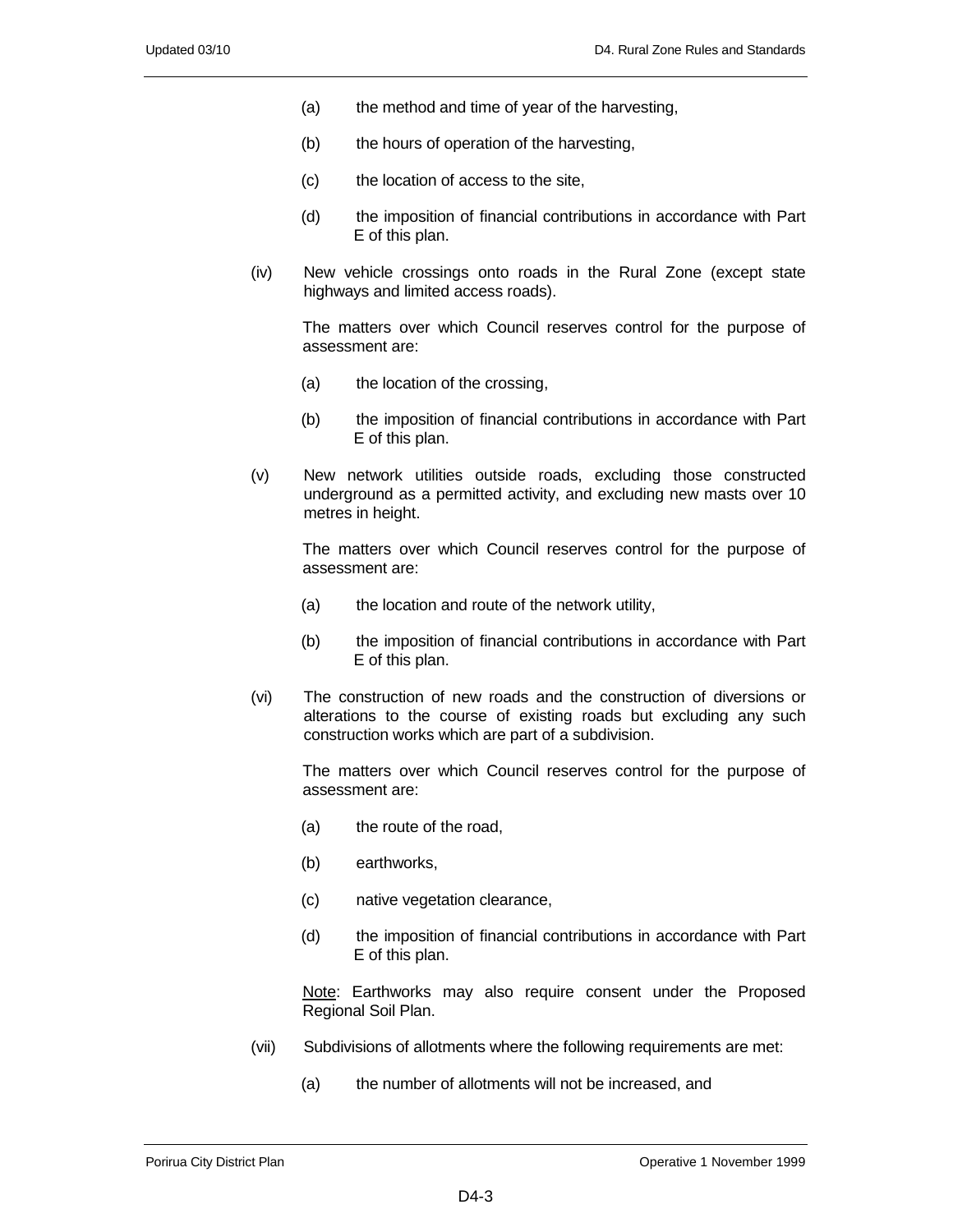- (b) no resultant allotment shall be reduced in area by more than 5% from the area of the existing allotment from which it is derived, and
- (c) the length of the road frontage of any allotment shall not be reduced by more than 5% from the existing allotment from which it is derived, and
- (d) the number of allotments with road frontage is not increased.

The matters over which Council reserves control for the purpose of assessment are:

- (a) earthworks,
- (b) native vegetation clearance.
- (c) the imposition of financial contributions in accordance with Part E of this plan,
- (d) the imposition of any conditions in accordance with s220 of the RMA.

Note: Earthworks may also require consent under the Proposed Regional Soil Plan.

- (viii) Subdivisions which result in all allotments being 40 hectares or more in area. The matters over which Council reserves control for the purpose of assessment are:
	- (a) earthworks,
	- (b) native vegetation clearance.
	- (c) the imposition of financial contributions in accordance with Part E of this plan.
	- (d) the imposition of any conditions in accordance with s220 of the RMA.

Note: Earthworks may also require consent under the Proposed Regional Soil Plan.

(ix) Alterations and additions to existing dwellings and buildings (other than dwellings) accessory to a permitted or controlled activity which do not comply with the Permitted Activity Rule and which do not contravene any permitted activity standard.

The matters over which Council reserves control for the purpose of assessment are:

- (a) the location of the alteration or addition,
- (b) earthworks,
- (c) native vegetation clearance,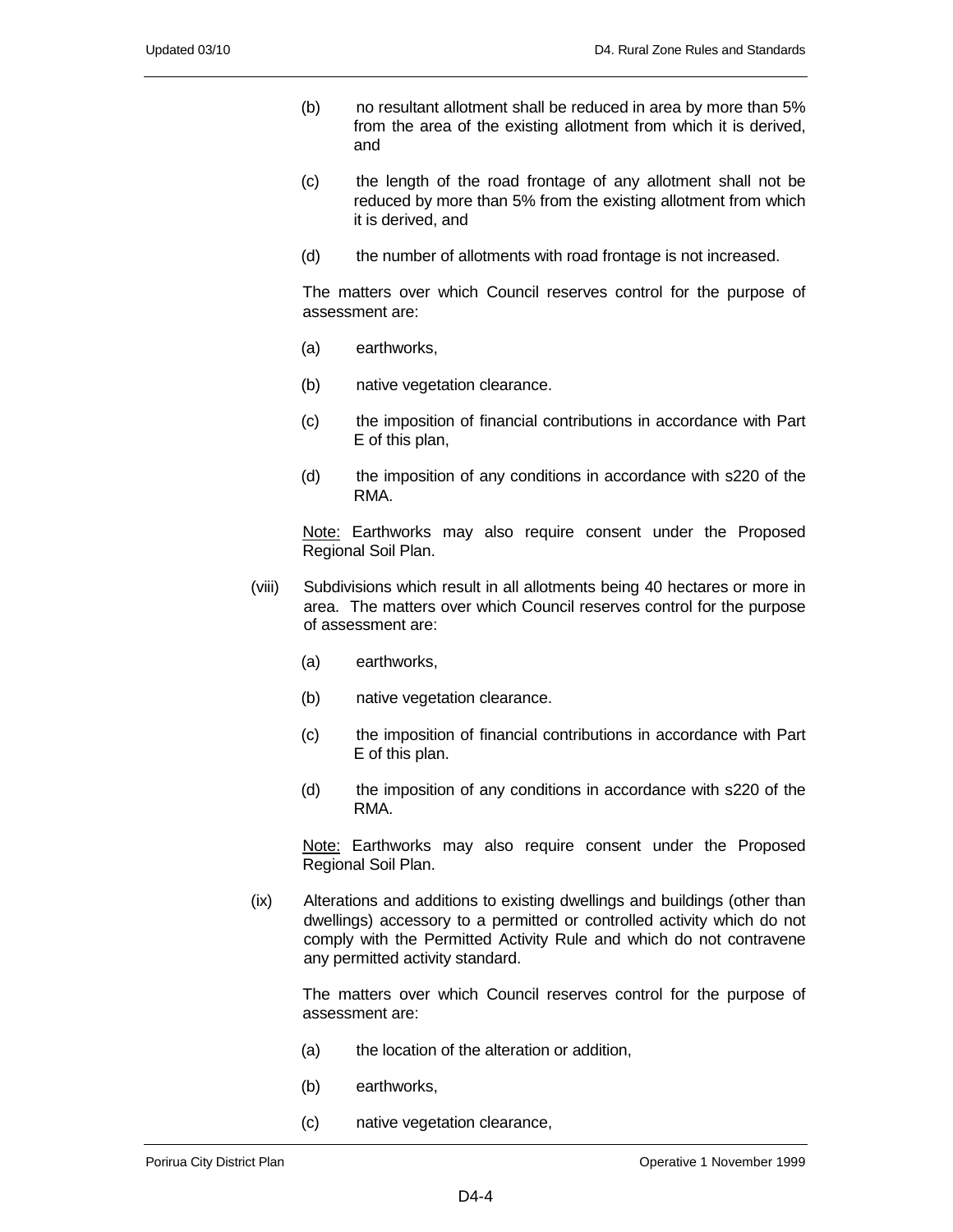(d) the imposition of financial contributions in accordance with Part E of this Plan.

Note: Earthworks may also require consent under the Proposed Regional Soil Plan.

(x) Temporary Military Training Activities except in a Landscape Protection Area that do not comply with Temporary Military Training Activity Standards.

The matters over which Council reserves control for the purpose of assessment are:

- (a) Any restrictions on public access to recreational areas.
- (b) Likely land degradation by vehicles including tracked vehicles and the need for land reinstatement.
- (c) Impact upon: water courses and riparian margins, wetlands, historic sites, sites of significance to the tangata whenua, and native vegetation.
- (d) Number of personnel.
- (e) Duration of the consent.
- (f) Impact on rural roads, including points of access.
- D4.1.3 Limited discretionary activities

Any one or more of the following are a limited discretionary activity:

(i) Essential activities in the Seismic Hazard Area, where these activities meet all the permitted activity standards.

The Council restricts the exercise of its discretion to the following matters:

- (a) the appropriateness of the proposed activity on the site having regard to the potential of seismic hazard to disrupt that activity,
- (b) the imposition of financial contributions in accordance with Part E of this plan.
- (ii) The alteration, demolition or removal of any Heritage Feature which is recorded in Section A or Section B of the Heritage Register and which is shown on the planning maps.

The Council restricts the extent of its discretion to the following matters:

- (a) the effect of the activity on the heritage values of the Feature,
- (b) the imposition of financial contributions in accordance with Part E of this plan.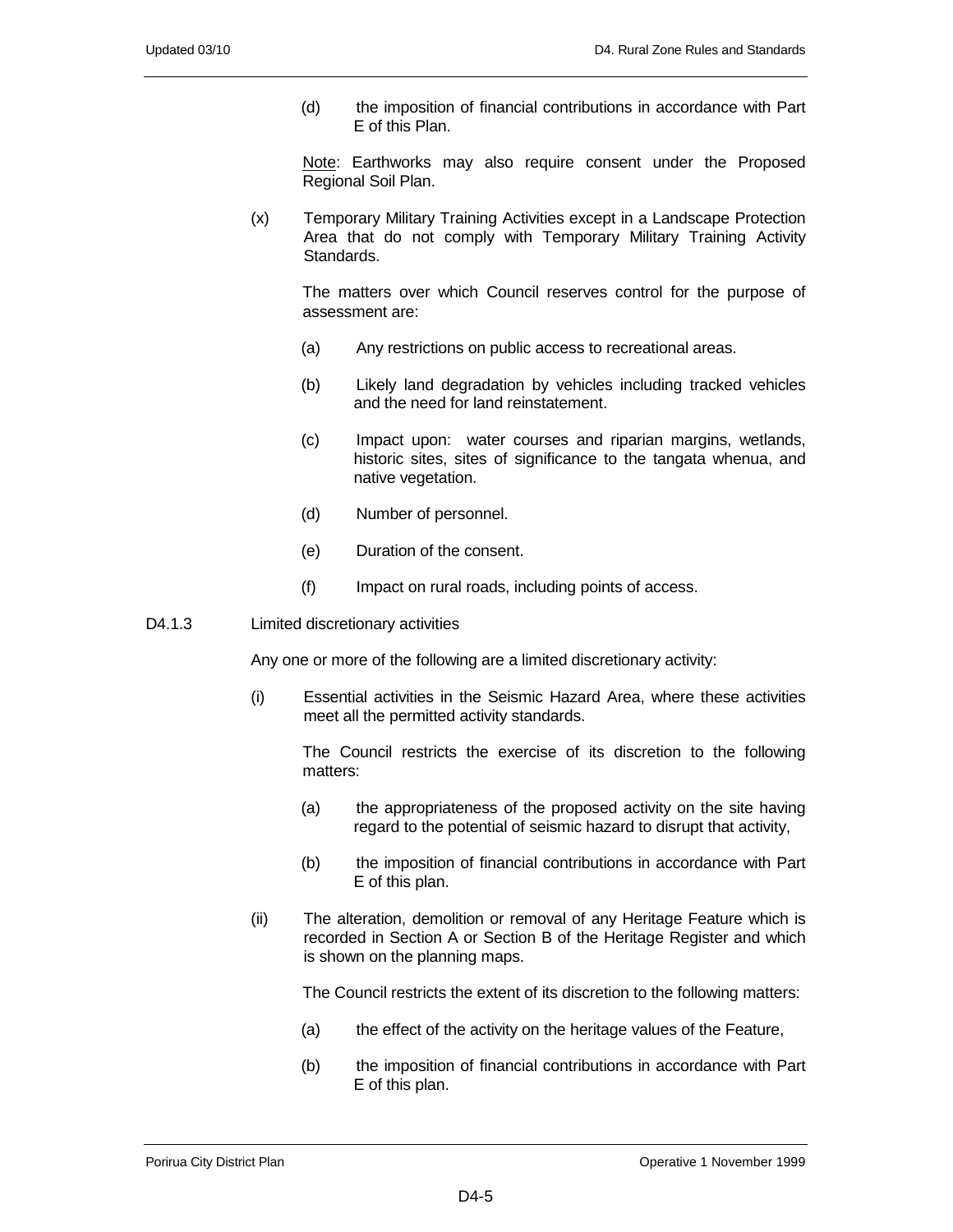Applications for a limited discretionary activity in relation to a Heritage Feature which is listed in section B of the Heritage Register shall be considered without the need to obtain the written approval of affected persons and without notification.

(iii) Temporary Military Training Activities in a Landscape Protection Area that do not comply with Temporary Military Training Activity Standards.

The Council restricts the exercise of its discretion to the following matters:

- (a) Any restrictions on public access to recreational areas.
- (b) Likely land degradation by vehicles including tracked vehicles and the need for land reinstatement.
- (c) Impact upon: water courses and riparian margins, wetlands, historic sites, sites of significance to the tangata whenua, and native vegetation.
- (d) Number of personnel.
- (e) Duration of the consent.
- (f) Impact on rural roads, including points of access.

### D<sub>4.1.4</sub> Discretionary activities

Any one or more of the following are discretionary activities:

- (i) All activities which are not a permitted, controlled, limited discretionary, or prohibited activity, and are not specified in D4.1.5 (ii), (iii) or (v) as a non-complying activity.
- (ii) Subdivision where any of the resultant allotments are 5 hectares or more in area and less than 40 hectares.
- (iii) New buildings (including new dwellings) in a Landscape Protection Area.
- (iv) New vehicle crossings onto State Highway No 1 and State Highway No 58.

Note: Refer to Figure 6 in Part H of this Plan for the requirements relating to private access onto state highways.

- (v) Extractive industries.
- (vi) Service Stations.

Note: Council may require financial contributions as a condition of a resource consent in accordance with Part E of this plan.

D4.1.5 Non-complying activities

Any one or more of the following are non-complying activities: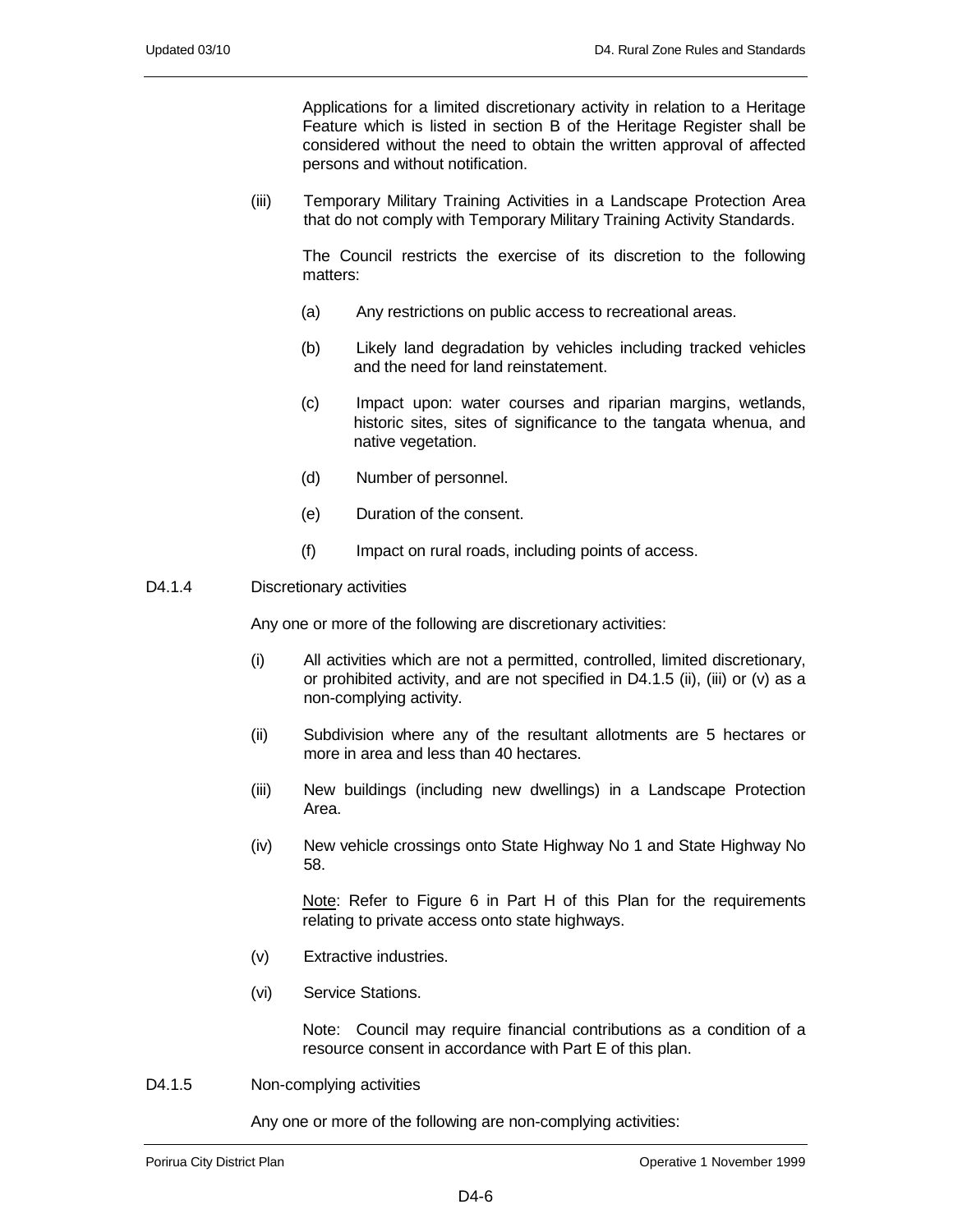- (i) All activities which are not a permitted, controlled, limited discretionary, discretionary activity, or prohibited activity.
- (ii) Activities which emit an objectionable odour.
- (iii) Offensive trades.
- (iv) Vehicle yards.
- (v) Any subdivision which would result in any allotment of less than 5Ha (except as provided for in Rule D4.1.2(vii)).

Note: Council may require financial contributions as a condition of a resource consent in accordance with Part E of this plan.

### **D4.2 Rural Zone Standards**

D4.2.1 Permitted activity standards

#### Car parking

The number of car parks must be located on site. Every car park shall comply with the technical standards in Part H of this Plan.

Note: Where parking spaces standards for non-school activities cannot be provided to the Technical Standards in Part H of the Plan, parking is permitted on school grounds subject to practical access.

#### **Earthworks**

The following shall apply to earthworks on a site:

- (i) Earthworks, except earthworks as part of any dwelling or building shall not exceed, in a 12 month period:
	- (a) 25m2 in area within a riparian setback, or
	- (b) 500m2 in area in a Landscape Protection Area, or
	- (c) 1000m2 in area elsewhere in the Rural Zone, or
	- (d) 0.5 metres in height or depth in a riparian setback and 1.5 metres in height or depth elsewhere.

(b) and (c) shall not apply to earthworks for the purposes of the maintenance of existing farm roads and tracks, or for the construction or maintenance of drains or fences.

- (ii) Earthworks as part of any dwelling or building on the site, except excavations for foundations which do not extend further than 2 metres beyond the exterior walls of any building when measured in plan view shall not exceed, in a 12 month period:
	- (a) 25m2 in area within a riparian setback, or
	- (b) 100m2 in area elsewhere in the Rural Zone, or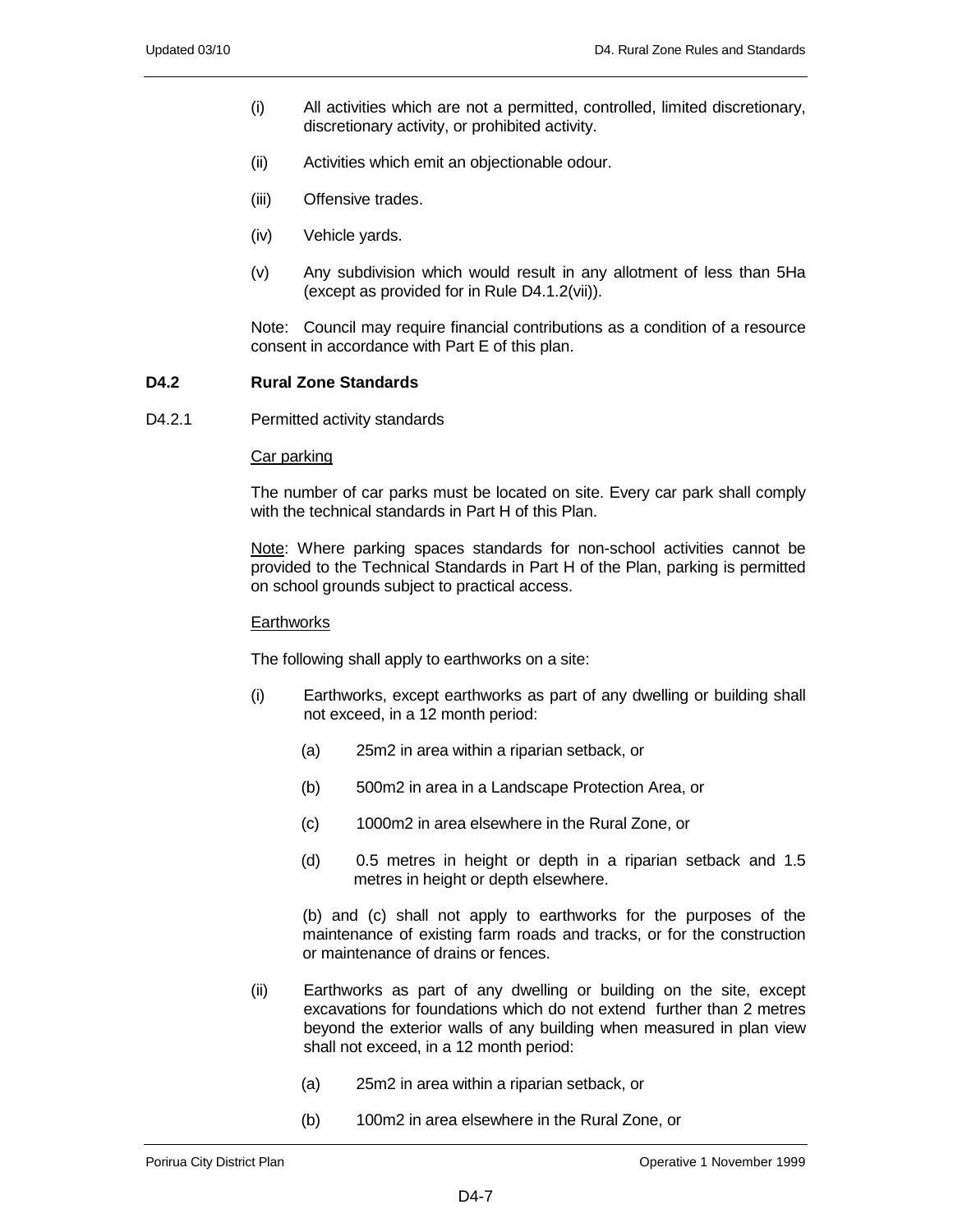- (c) 0.5 metres in height or depth in a riparian setback and 1.5 metres in height or depth elsewhere.
- (iii) Earthworks shall not be undertaken on land with a slope in excess of 45 degrees; and
- (iv) Earthworks within a yard shall not exceed a height recession plane measured at an angle of 45 degrees from the closest boundary into the site.

Note: Earthworks may also require consent under the Proposed Regional Soil Plan.

## Financial contributions

The payment of all financial contributions in respect of a permitted activity as provided for in Part E of this plan shall be made before the commencement of that activity.

## Hazardous substances

No activity shall exceed a Hazardous Substance Threshold of 0.75.

### Height

The maximum height of any building or part of a building (including any sign) on a site shall be: 10m. The maximum height of new masts (as a permitted activity) shall be 6 metres.

### Height recession plane

All buildings must be within a building envelope of 3m height and a vertical angle of  $45^\circ$  into the site, measured from any point along the boundary of the site with an adjacent site.

# Loading

All loading and unloading of goods shall take place within the site and clear of all yards.

### **Native Vegetation Clearance**

There shall be no destruction of any native vegetation where:

- (a) the area of native vegetation exceeds 1 hectare with an average height of 3 metres or more, or
- (b) the area of native vegetation is part of an area in one or more sites, which exceeds 1 hectare with an average height of 3 metres or more.

The word "area" in (a) and (b) above refers to the existing area covered by native vegetation, (i.e. if it is the sum of the area of native vegetation which is proposed to be disturbed or removed, plus the balance area of native vegetation).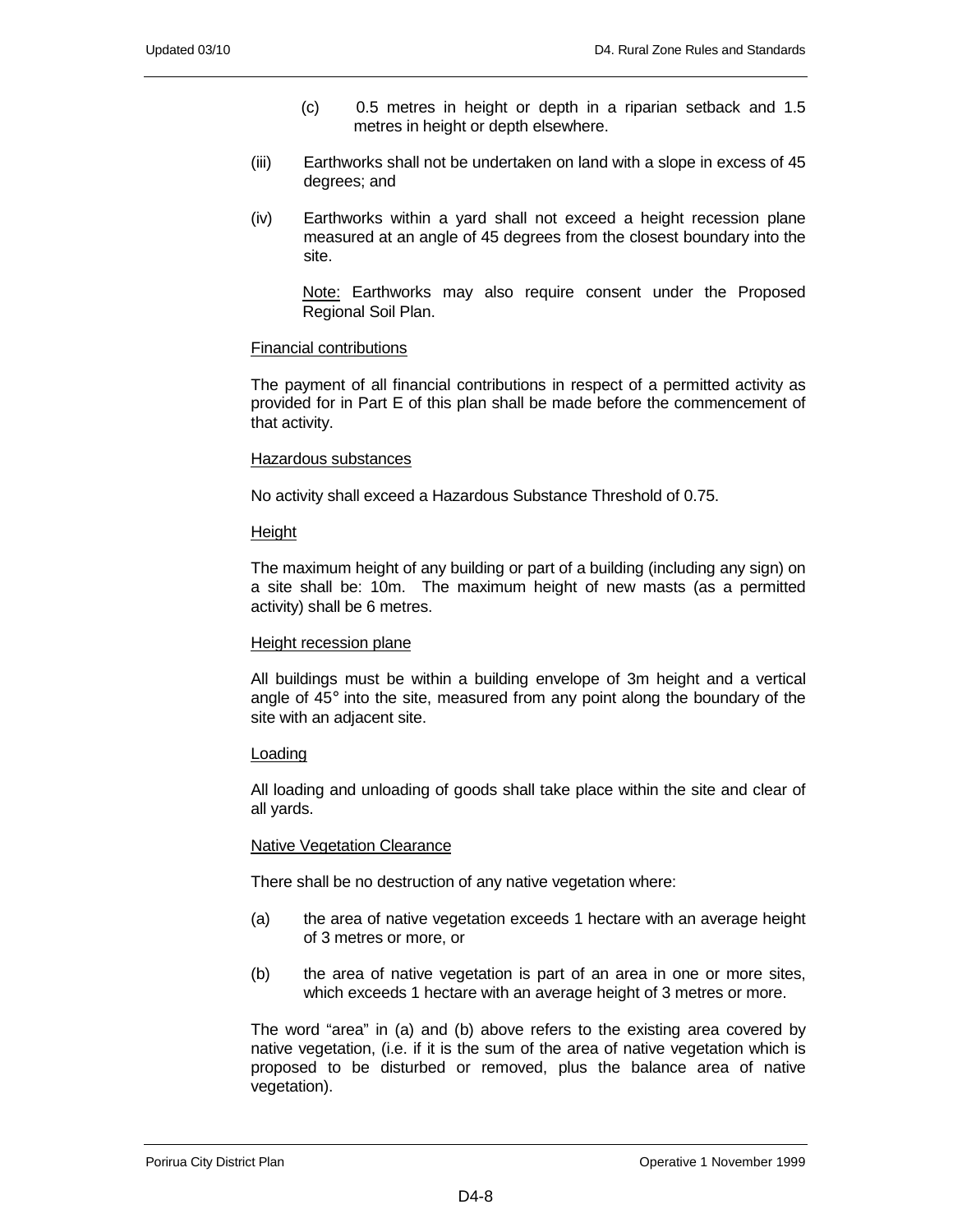### Noise

- (i) The maximum noise levels from any activity on a site located in the Rural Zone, measured at the Suburban Zone boundary or within 20m of any dwelling on another property shall not exceed the following levels:
	- (a)  $L_{10}$  55 dBA day time (7am-10pm),

 $L_{10}$  45 dBA night (10pm-7am);

- (b)  $L_{\text{max}}$  75 dBA night time (10pm 7am.
- (ii) The sound level from any activity on a Rural Zone site when measured at least 20 metres inside the boundary of any site in the Recreation or Public Open Space Zone shall not exceed the following limits:

 $L_{10}$  60 dBA day time (7am – 10pm)

 $L_{10}$  50 dBA night time (10 pm – 7am)

 $L_{\text{max}}$  75 dBA night time (10pm – 7am)

All sound levels shall be measured in accordance with NZS 6801:1991 Acoustics – "Measurement of Sound". Where NZS 6802:1991 does not include assessment of the type of noise in question, the appropriate New Zealand Standards may be used.

### Screening

All materials which are stored outside a building shall be screened from view from adjoining properties and any road. For the purpose of this standard materials includes wrecked or derelict vehicles and the ongoing storage of building materials or scrap metal.

## **Signs**

One sign per site provided it relates to the activities on the site and does not exceed 1  $m^2$  in total area; but excluding signs visible to drivers on a State Highway, and flashing signs.

Note: Refer to the height standard to determine the maximum permitted height of signs.

### Siting of Production Forestry

The last row of plantings shall be planted no closer than 10m to a site boundary, and no closer than 20m to any boundary where the site abuts the Suburban Zone.

Temporary Military Training Activities Standards

(a) Noise from temporary military training activities shall not exceed the following limits when measured at, or within, any residentially zoned site, or the 20 metre notional boundary to any rural residence (or the legal boundary where this is closest to the residence):